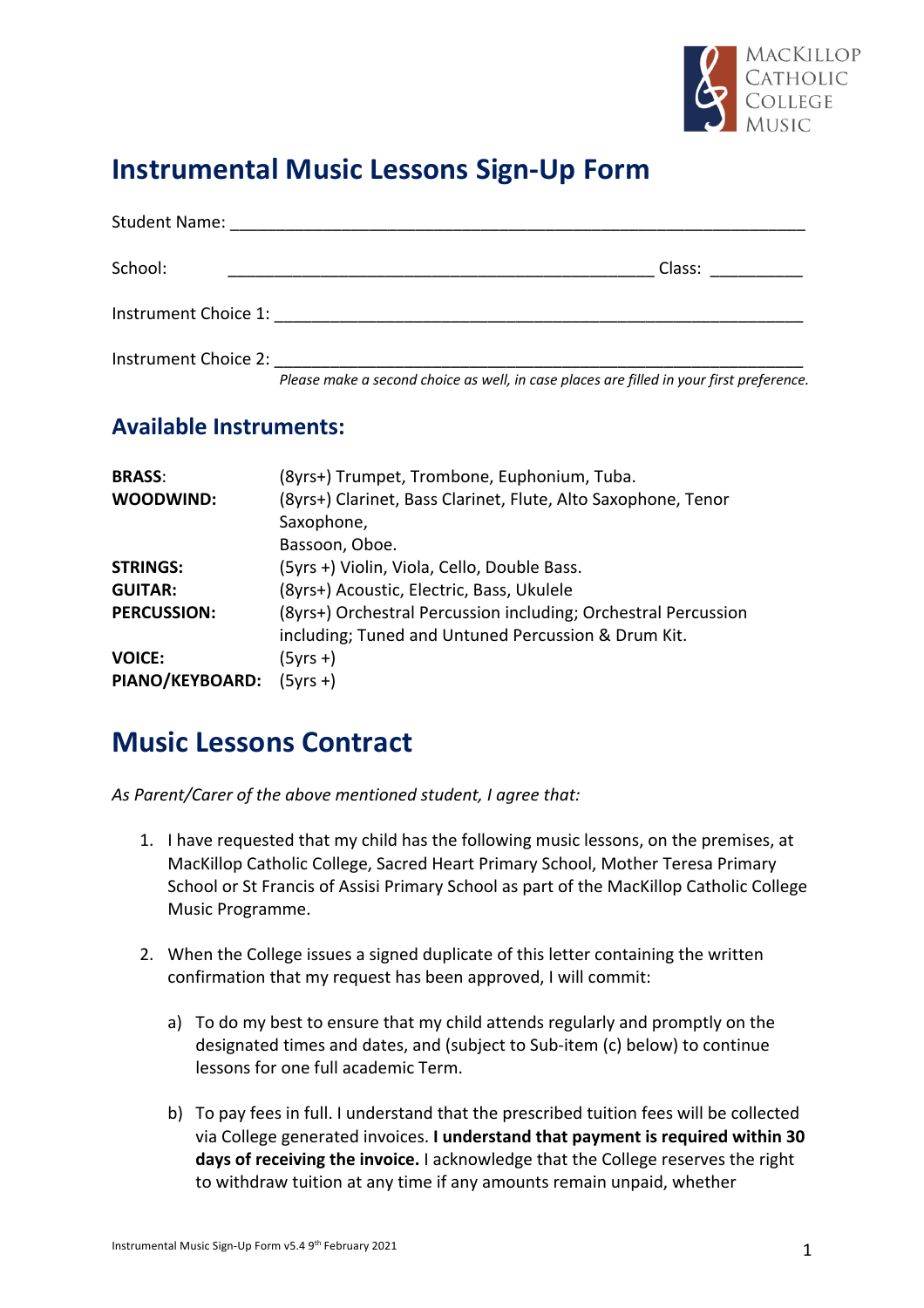demanded or not, and without liability to refund the unexpired period of any term already paid or owing. I understand that payment cannot be added to school fees unless approved by the Principal.

- c) To giving at least **four weeks written notice** to MacKillop Catholic College if my child wishes to cease receiving tuition, and I acknowledge that in such an event, the full amount of the termly fee will remain due and payable for that notice period; notwithstanding that my child may not subsequently attend any or all of the planned lessons. I understand that unless notice of cessation is given, enrolment will automatically carry over from Term to Term and Year to Year.
- d) To being involved in the Music Programme. I will make every effort to attend all concerts, festivals, master classes, musicals etc. relating to the instrument my child plays. Also Young Musician of the Year and MacKillop's Music Night. I will be notified of any dates via the College calendar and College newsletter. I will take an active role in any active choirs and ensembles my child is involved in, as directed by their teacher. I understand that the College offers a programme of music education, **not** a selective, individually tailored programme of private tuition.

#### *Additionally, I understand that:*

- 3. These lessons are provided as part of the College curriculum and extracurricular programmes, and as such are subject to all usual pupil behaviour requirements and disciplinary policies and procedures. I understand that if my child is prohibited from attending lessons as a result of any duly authorised sanctions imposed under such rules and policies, then no refund of fees paid or payable shall be made.
- 4. If the College is unable to provide tuition lessons, for whatever reason (including but not limited to: staff or music tutor absence, College closure, College organised musical performances, events or concerts, industrial action or other unforeseen events), then the College will take all reasonable action to ensure that any missed tuition lessons are re-scheduled before the expiry date of the Term concerned.
- 5. This arrangement will remain in force for the entirety of the Instrumental Programme and the College may, at its absolute discretion, offer subsequent annual renewals on such terms and conditions. I understand that the College will notify me of each new year's fees etc. prior to each anniversary date.
- 6. My child will receive 8 lessons each per term.
- 7. My child is to bring to their lesson: their instrument, a binder folder (with all sheet music and handouts in it), a pencil and water.
- 8. Discounts on fees are given in the following circumstances:
	- Families with two or more children learning instruments are entitled to 10% off the total price of subsequent children's lessons.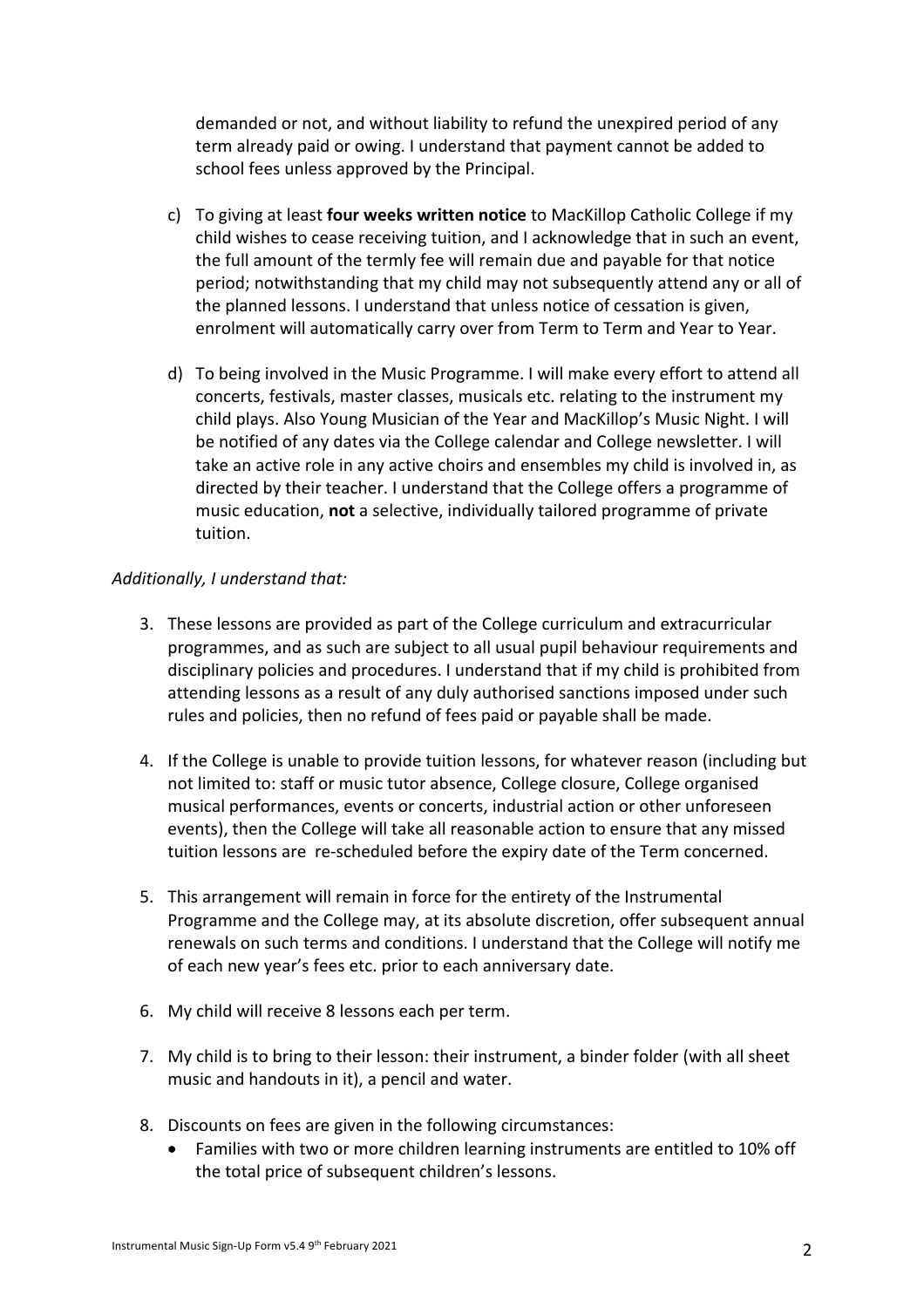- Children learning two or more instruments are entitled to 5% off each additional instrument.
- 9. Any additional requests for fees remissions are to be directed to the MacKillop Catholic College Principal.

#### **Payment Options**

*Please tick*

- ¨ **Group Lesson**  40 minutes, **\$140/Term** (\$17.50/Lesson) 4 or more students together, unless negotiated with Coordinator
- ¨ **Individual Lesson** 40 minutes **\$280/Term** (\$35/Lesson) 1:1 Tuition with a teacher. By approval of Instrumental Music Coordinator only.

#### **Discounts**

- ¨ **Family Discount** Families with two or more children learning instruments are entitled to 10% off subsequent children's lessons.
- ¨ **Multi-Instrument Discount** Children learning two or more instruments are entitled to 5% off each additional instrument.

### **Parent/Carer Agreement**

*I have read and understand the contract terms above for instrumental music lessons with the MacKillop Catholic College Music Program.* 

| <b>Parent/Carer 1</b> |        |                                                                                                                |                           |
|-----------------------|--------|----------------------------------------------------------------------------------------------------------------|---------------------------|
|                       |        |                                                                                                                | __ Date: ___ /___ /______ |
|                       |        |                                                                                                                |                           |
| <b>Parent/Carer 2</b> |        |                                                                                                                |                           |
|                       |        |                                                                                                                | Date: $/$ /               |
|                       |        |                                                                                                                |                           |
|                       |        | Postal Address: The Contract of Tennis and Tennis and Tennis and Tennis and Tennis and Tennis and Tennis and T | Post Code:                |
|                       |        |                                                                                                                | Post Code:                |
|                       |        |                                                                                                                |                           |
| Home                  | Mobile |                                                                                                                |                           |